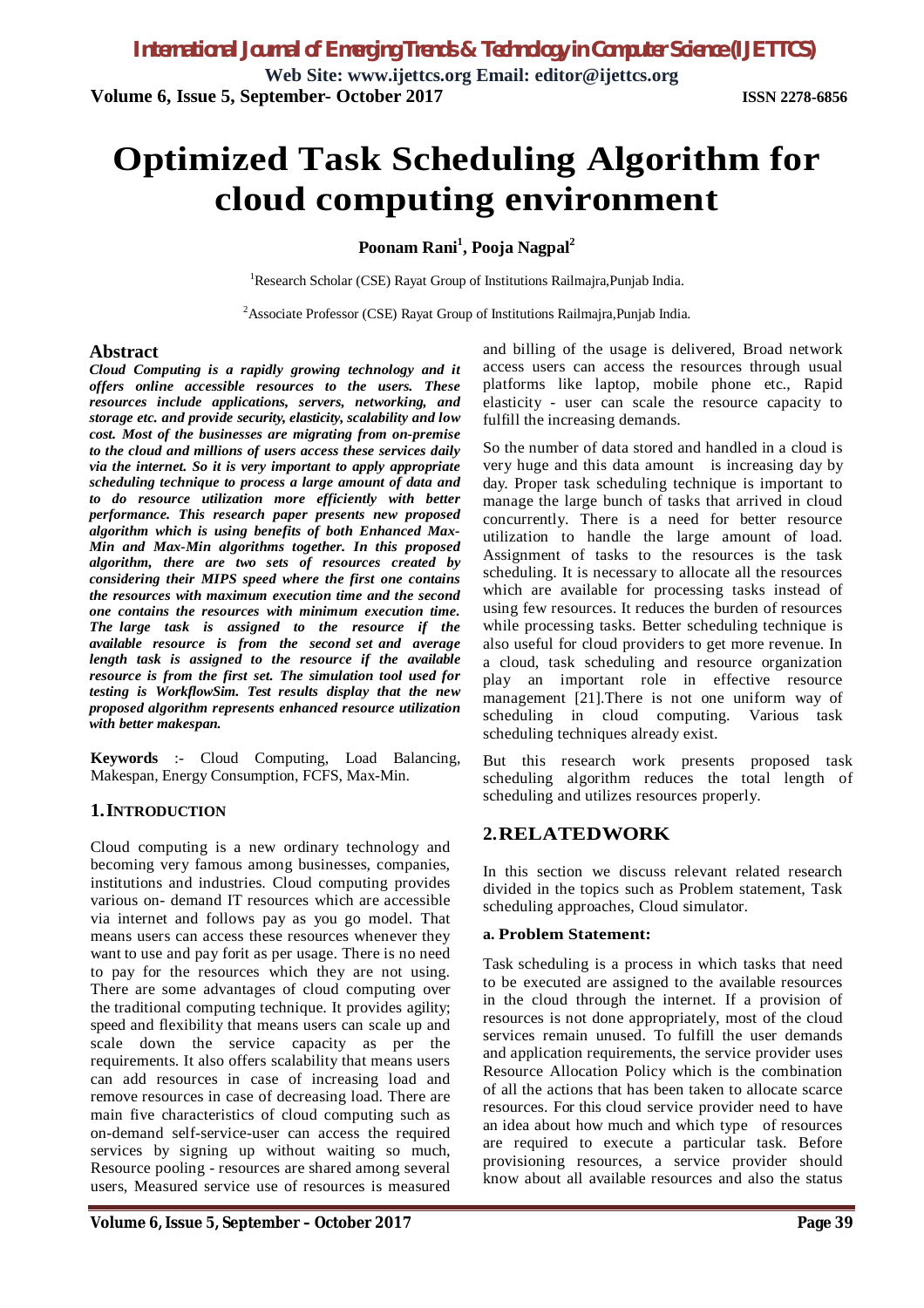**Web Site: www.ijettcs.org Email: editor@ijettcs.org**

#### **Volume 6, Issue 5, September- October 2017 ISSN 2278-6856**

of each resource. Whereas user should know about all needs of the application.This is useful to escape from situations such as scarcity, fragmentation, and contention of resources as well as to avoid under and over provisioning. The problem will occur if more than one task makes effort to use the same resource simultaneously, limited set of resources are available as compared to user requirements or task is allocated to extra resources instead of assigning to exact one. There is a necessity of proper resource management because users resource request is unpredictable for service provider and users are looking for the services which take less time and money to complete the task.

There are two types of resources in cloud environment i.e. virtual and physical. Figure 1 shows the mapping of virtual to physical resources. Virtualization technology is used for assigning users task to the resources. These resources are distributed as per the user demand. Discovering efficient resource utilization technique is quite difficult in cloud computing[25].Task scheduling is a critical process because cloud service provider has to find a suitable way for scheduling the tasks arrived from users to the available resources within a given cloud environment. The scheduling algorithm should be useful in increasing performance with a decrease in total execution time and completion time of tasks.



**Figure 1:** Mapping of virtual to physical resources

There is a need for appropriate scheduling algorithm in grid and cluster computing because a large amount of data and computing processing has been done within that distributed environment. Currently, various scheduling algorithms are in use which is mostly used to make task completion time shorter [8].Hence the effective process of scheduling a task has huge importance in the cloud computing. Task scheduling plays an important role to get more profit by proficiently making growth in the processing of cloud environment.

Task scheduling algorithm is used to utilize resources more efficiently while reducing the overall execution time of tasks and to distribute the total load on various computing resources. Task scheduling also plays the main role in the development of consistent and elastic systems. Scheduling technique is used to map tasks to the flexible resources in compliance with resilient

**Volume 6, Issue 5, September – October 2017 Page 40**

period and to discover the suitable execution order of tasks. Dynamic scheduling and static scheduling algorithms are the two key types of algorithms that are based on job scheduling. Each algorithm has some limitations as well as some advantages. The static scheduling algorithm has less overhead than dynamic scheduling algorithm whereas the performance of dynamic scheduling algorithm is much better as compared to the static scheduling algorithm.

In cloud computing, there are two types of scheduling algorithms. The first type is online mode heuristic scheduling algorithms and the second type is batch mode heuristic algorithms. Tasks are mapped to the resources immediately after the ar- rival of tasks in online mode heuristic scheduling. An example of this is the most fit task scheduling. First Come First Serve (FCFS), Round robin, Max-Min are the examples of batch mode heuristic algorithms. It initializes the scheduling of tasks after a particular time period and it put all incoming tasks into the queue. In the cloud, scheduling is done in three steps which are discovery and filtering of resource, selection of resource and mapping of the task. Figure 2 shows the scheduling process in cloud. Resources available in the system are discovered by Datacenter Broker and it also gathers the related information such as a status of the resource, etc. The second step is the selection of resource among all available resources and this selection is takes place by considering definite parameters of both resource and task. The last step is to map the task to the selected resource [20].





#### **b. Task Scheduling Approaches:**

We start our study with traditional algorithm First Come First Serve (FCFS). This scheduling algorithm schedule the tasks on a first come first serve basis. This is the fast and simplest algorithm. Round Robin algorithm uses the time-sharing technique while scheduling the tasks. The particular time slice is assigned to each task. This time slot is nothing but the CPU time. If selected task became unable to complete its execution within given CPU time, then next task in the ready queue is assigned to pre- empted CPU and a previous uncompleted task is pushed at the end of the ready queue. Small tasks took more time for execution in Round Robin algorithm because they share the CPU time with large tasks instead of the complete execution quickly[20]. Minimum execution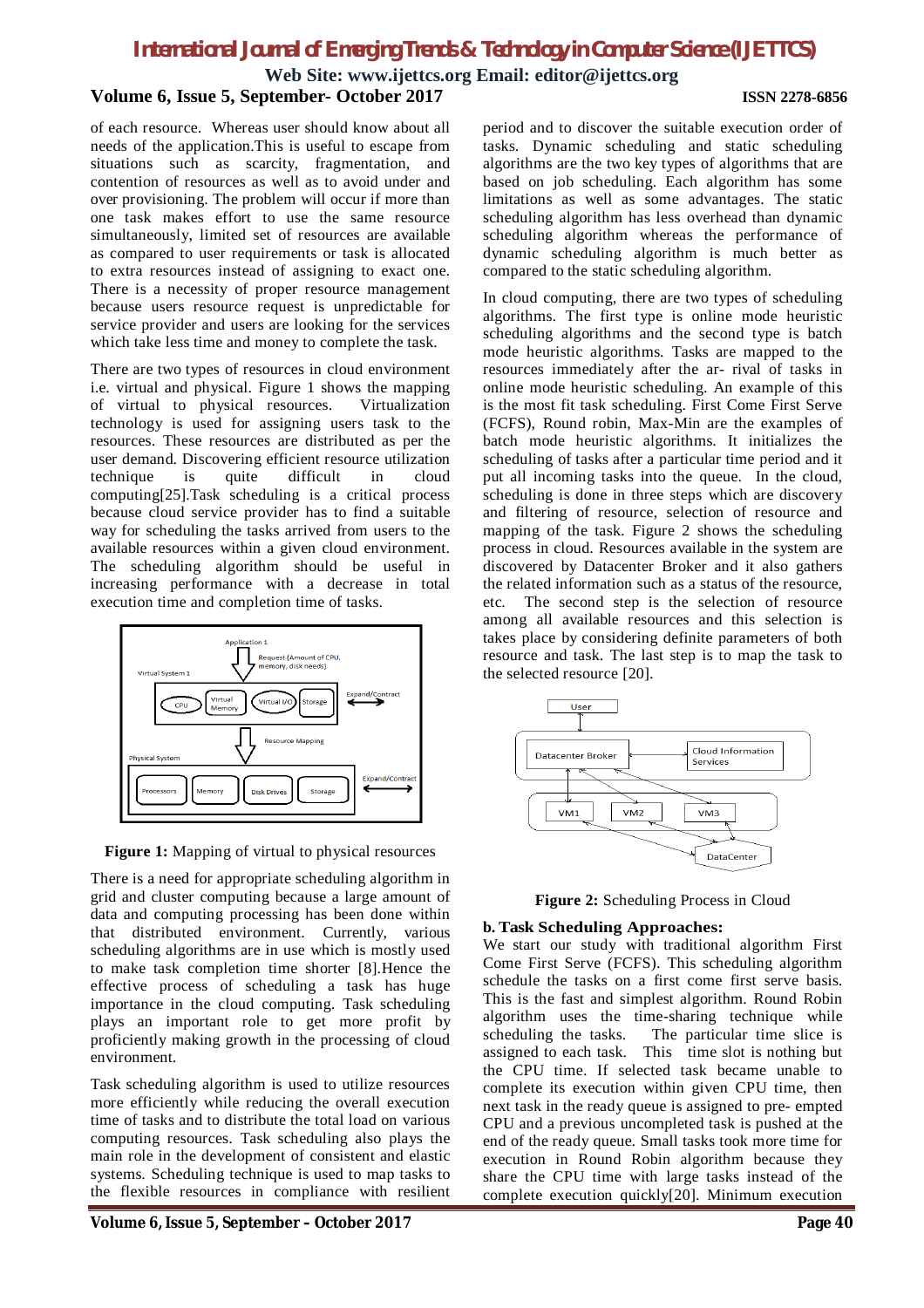**Web Site: www.ijettcs.org Email: editor@ijettcs.org**

#### **Volume 6, Issue 5, September- October 2017 ISSN 2278-6856**

time (MET) algorithm is mostly used to reduce the total execution time of each task within a heterogeneous environment. Mapping of application to resources is NP problem .For efficient resource utilization, it is also necessary to know in which order task would be executing. MET algorithm uses first come first serve technique while assigning resources [12]. MET select a resource which will execute the arrived task in less time as compared to all other resources. But it does not consider whether the selected resource is currently available to perform a task or not [9]. This is increasing a load on cloud services. Task has to wait until the assigned resource becomes free.

Minimum Completion Time (MCT) algorithm is used for assigning submitted application to the resource which is able to complete the particular task with less time. In short, MCT selects the resource having minimum completion time but this algorithm works on tasks one by one [15]. When a task is submitted by the user, opportunistic load balancing (OLB) algorithm find out the available resource and assigns a task to it. If no resource is available at a current time, then OLB assign a task to the resource which will become free first and if there are a group of available resources, OLB select any resource randomly to assign a task. Hence there is a possibility of scheduling task to the resource which takes more time for execution and completion [14]. Min-Min algorithm is used to perform tasks first which takes less time for completion. Therefore, huge tasks stay in queue until all small tasks finished their execution [20]. Initially, all the tasks are not mapped to the resources. Consider that there are three tasks, Min-Min algorithm first calculates the completion time of each task on each resource.

Max-Min algorithm is used to perform tasks first which takes more time for completion. Therefore, small tasks stay in queue until all huge tasks finished their execution[20]. Similar to Min-Min algorithm, all the tasks are not scheduled at first. A resource which takes minimum time for task completion is chosen. Then the task with large completion time is mapped to the selected resource. All the large tasks are executed first. Therefore, large tasks do not have to wait for a long time for execution. Mapping of tasks to resource continues until all tasks executed. Like Min-Min, available time of the machine is also modified. For example, if the first task requires 80 secondsfor completion, then execution time of remaining tasks are increased by 80 seconds [21].Resource Away Scheduling Algorithm (RASA) provides benefits of both Min-Min and Max-Min algorithm. RASA is used to schedule a task based on either Min-Min or Max-Min according to the current situation. Selecting small task first and mapping it to the fast resource is the work of Min-Min algorithm. This type of scheduling is useful when there are less number of small tasks than large tasks. If submitted task contains only one large

task and all other are small tasks, then using Min-Min algorithm will increase total make-span because the large task executed at last after completion of all tasks. In such situations, using Max-Min algorithm is a beneficiary. This algorithm allows the large task to be executed first and during execution of large tasks, set of small tasks can be executed simultaneously. Executing large tasks first may result in high response time.

RASA algorithm provides advantages of choosing suitable algorithm either Min-Min or Max-Min alternatively at any stage of scheduling. For example, if there are all small tasks initially then RASA prefer Min-Min algorithm for scheduling task to a resource. But if on every large task arrived suddenly, then RASA will change the preference to Max-Min algorithm for task completion. Some tests have proven that better scheduling happens when using Max-Min technique if there are an even number of available resources initially otherwise using Min-Min technique. This algorithm increases efficiency and produces better response time [16]. Heterogeneous Earliest Finish Time algorithm is popular for giving a better result within a less time. It is a static scheduling algorithm. HEFT heuristic is more useful among all other heuristics because of it provides good scheduling within a heterogeneous environment with less time. HEFT works in two stages. In the first stage, HEFT set priority for all submitted tasks and in the second stage, choose the task with the highest priority and assign it to the resource which finishes execution process early. After completion of the first task, this process is repeated for all the remaining tasks. Each task is assigned to the best resource which results in earliest finish time [24].For setting the priority of each task, HEFT first computes how much execution time will require for each submitted task. It also computes time required to transfer result between the resources if there are some tasks which are dependent on each other for completion. HEFT offers great performance and speed [3].

As explained earlier that Max-Min algorithm first chooses a resource which takes less time for task completion and then long task i.e. a task takes maximum time for execution is selected and assigned to that resource. But, in improved Max-Min algorithm, a task having large completion time is mapped to their source which will execute the assigned task with less time.

There are main two types of resource management system, one is local resource management system where an ordinary interface is available to use distant resources and second is global resource management system where local resource management systems are organized with in virtualized organization to access and handle resources [22]. Resource allocation strategy is the combination of all actions of service providers to fulfill the requirements of cloud application by assigning rare resources. It is important to identify which type of and how many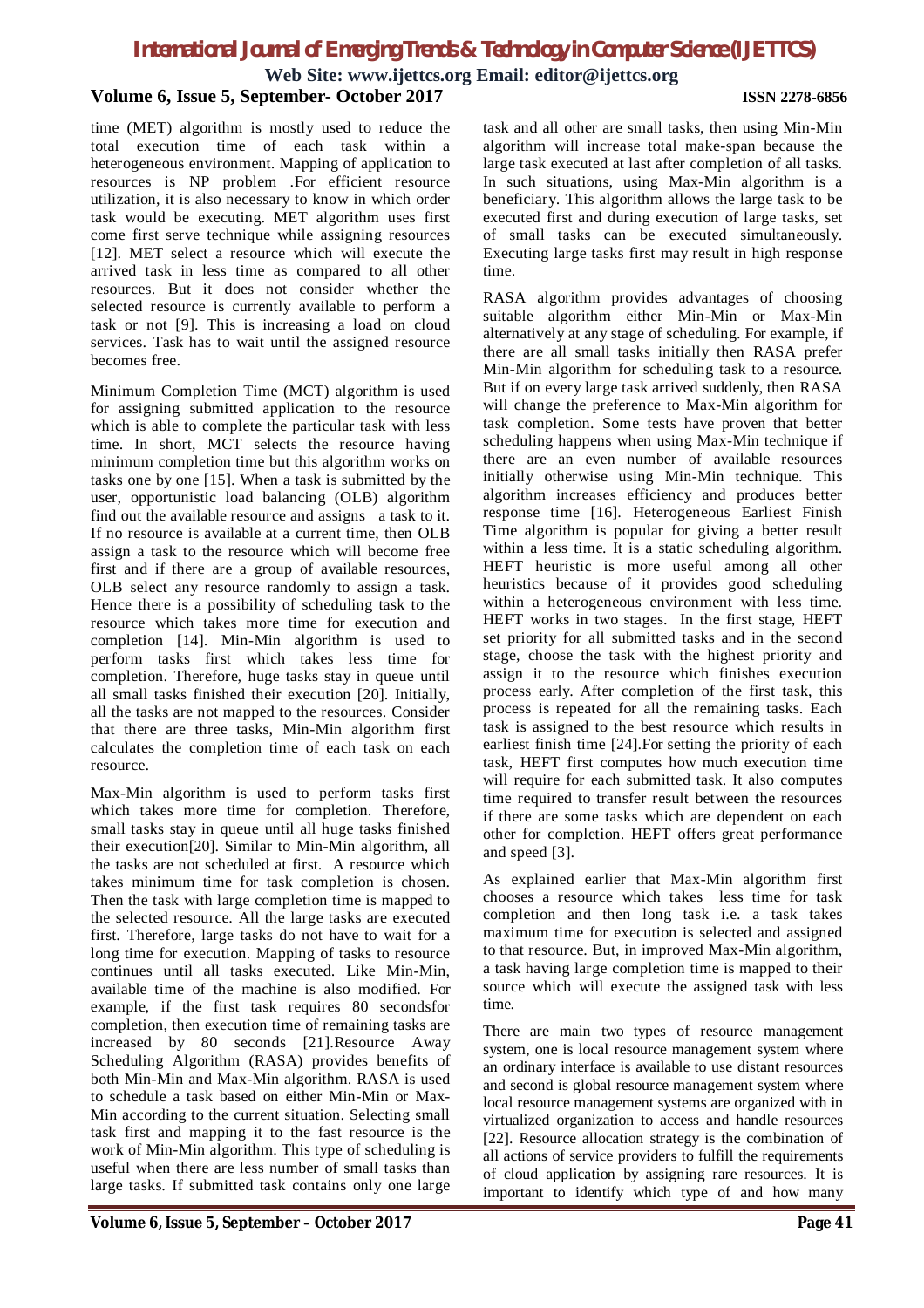**Web Site: www.ijettcs.org Email: editor@ijettcs.org**

# **Volume 6, Issue 5, September- October 2017 ISSN 2278-6856**

resources are required to execute the task. To get ideal resource allocation strategy, it is necessary to provide resource assignment sequence and time as an input.

Best resource allocation strategy is vital to avoid under provisioning, over provisioning, resource contention, resource fragmentation and scarcity of the resource. In the case of under-provisioning, only a few resources are allocated to the application than it actually required. Under-provisioning happens due to the assignment of resources by the cloud service providers. In a case of over provisioning, there is a set of extra resources available than the application exactly required for completion. Over provisioning happens due to the guess of users about total requirements of resources to fulfill the task within estimated time period. Resource contention means that conflict occurs while accessing shared resources like storage, memory. This problem happens when multiple users want to access shared resource. It causes low system performance. In Resource fragmentation, a user is not able to get access to resources although there are sufficient resources available because resources are fragmented into the small objects. So that it is not possible to utilize such resources ideally. The scarcity of Resource means that demand for resources is so high as compared to the actual available resources. In this case, a user can not access the required resources. Therefore, resource allocation strategy should get input from the user as well as from the service provider to avoid above stated inconsistencies. Load balancing is done at two stages in cloud computing, first one is while assigning applications to the physical computers for balancing a load on it and the second one is while assigning multiple requests to the application instances for balancing a load on applications. Although resources offered by the cloud are reliable but it causes some difficulties during resource management and allocation. From the service provider's point of view, it is unfeasible to guess the demands of application and demands of users. Users want to finish a task with less time and cost. Therefore, cloud requires effective resource allocation method [1].

In task scheduling, the task first comes to cloud coordinator. Cloud coordinator sends this task to the data center. There are lots of hosts in a data center which contains many virtual machines. It is possible to organize and remove the host according to demand [26].In the process of resource allocation, virtual machine manager forward needs of a task to the service provider and request for resources as per requirements. Service provider asks resource owner whether the requested resources are available or not. Then provider gets approval of accessing available resources from resource owner. The service provider also provisions resources to create virtual machines. The virtual machine is nothing but a virtualized server [6].

#### **c. Cloud Simulator**

WorkflowSim is the toolkit used for simulation of scheduling algorithms. It is the advanced version of CloudSim by offering better workflow management and accurate evaluation. CloudSim [5] is used for simulation of cloud services and infrastructure. CloudSim allows executing only single workload. It does not consider failures and overheads. It does not support clustering and job dependencies. Unlike other simulators, failures and overheads occurred in the heterogeneous system are considered into the WorkflowSim. It also supports clustering. Figure 3 shows the WorkflowSim Architecture. WorkflowSim contains multiple layers such as Failure monitor, Failure generator, Clustering engine, Workflow engine and Workflow mapper along with the Workflow scheduler which is present into the CloudSim. Workflow mapper has used for mapping non-concrete workflows to the actual workflows which are reliant on execution sites. Data dependencies are managed by Workflow engine. Tasks are scheduled to the resources with the help of Workflow Scheduler. Small jobs are combined into a large one by using Clustering engine [7].





#### **3. PROPOSED METHODOLOGY**



**Figure 4**: System Architecture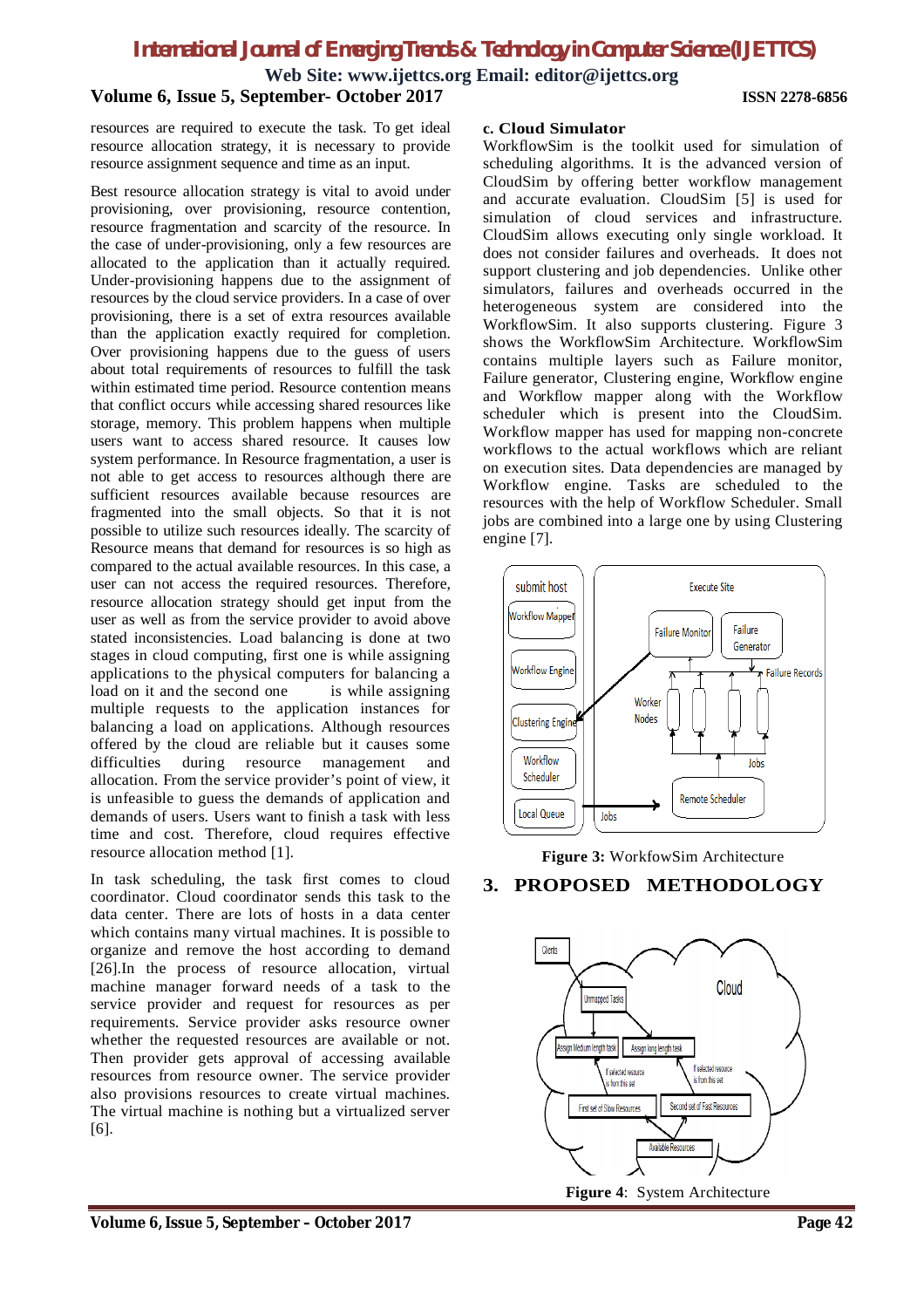**Web Site: www.ijettcs.org Email: editor@ijettcs.org**

### **Volume 6, Issue 5, September- October 2017 ISSN 2278-6856**

Our proposed approach divides all available resources into two sets where first set is of the slow resources and second set is of the fast resources. This partitioning is done according to the MIPS speed of each resource. Suppose that there are 10 available re- sources. The first step is to sort these:

#### **3.1 Simulation Tool**

This research project uses WorkflowSim. It is very popular for simulation purpose. It is the enhanced version of CloudSim. There are many simulation tools are available such as GridSim, CloudSim, WorkflowSim. But we chose Workflow Sim as a cloud simulator because it offers workflow level support and clustering. But GridSim and CloudSim do not support clustering and also do not consider overheads. WorkflowSim is a simulation framework to test and validate the accuracy of the proposed algorithm [7].WorkflowSim is open source toolkit written in Java.

#### **4. DESIGN SPECIFICATION**

#### **4.1 Pseudo Code**

The proposed algorithm is the combination of Enhanced Max-Min and Max-Min strategies. When using these strategies separately, it generates problem like delay in large task completion, response time issues. But if we use these strategies combine, it will prove beneficiary in terms of performance and makespan.

#### **4.2 Workflow Diagram**

Workflow diagram is basically used to symbolize overall process into steps. It depicts how the algorithm works. This flow chart represents all activities such as sorting, dividing, and selection of resource, task assignment criteria etc. These steps are useful for the easy understanding of concept or algorithm. Client or user send tasks for execution. Initially, all tasks are unmapped. Then sorting resources and partitioning them into two sets. Find out the resource having minimum execution time. If this resource found out in the first set, assign medium size task to it else assign the large task. After completion of task execution, release that resource and make it available for other tasks. The same process repeats until all tasks finished.

#### **Algorithm1**: Proposed algorithm



**Figure 5:** Flowchart of algorithm

#### **5.METHODOLOGY**

For all tasks Ti in MT

Organize ascending order of N resources according to MIPS speed

Create two sets of resources by dividing N as N/2

While there are tasks in MT

Find the available resource Ri with minimum execution time

If selected Ri is from the first set

Select the medium length task among all tasks

#### Else

Select the maximum length task among all tasks

Assign selected task Ti to the Resource Ri

Delete assigned Ti from the MT

**End While** 

We have studied various task scheduling algorithms in literature review section. Each algorithm has its own benefits and limitations. Some algorithms are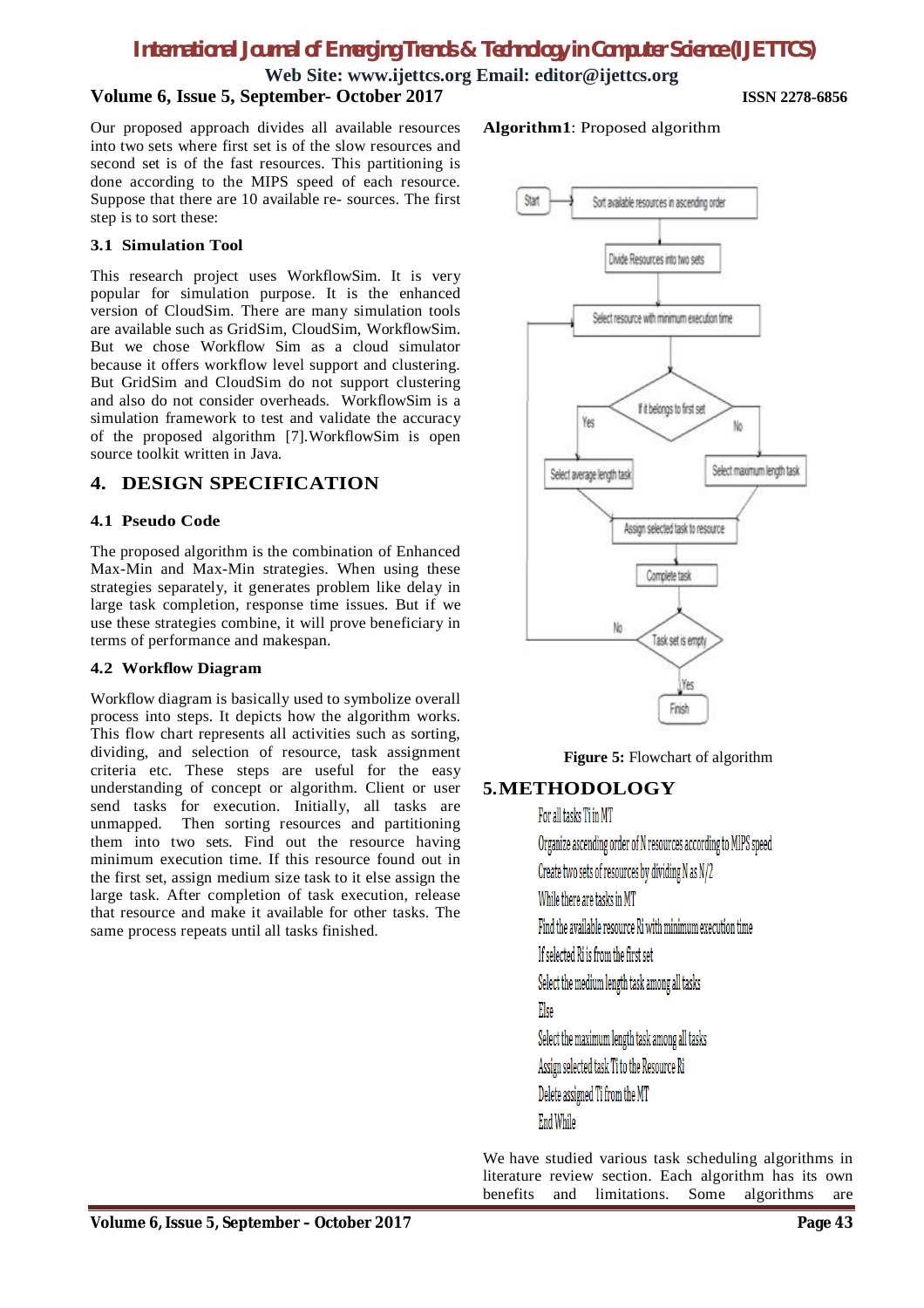**Web Site: www.ijettcs.org Email: editor@ijettcs.org**

#### **Volume 6, Issue 5, September- October 2017 ISSN 2278-6856**

implemented to overcome some limitations of the previously existing algorithm. For example, the limitation of Min-Min algorithm is large task may have to wait for execution until all task gets finished. But Max-Min algorithm is implemented to overcome such problem to get better performance than Min-Min algorithm. Max-Min algorithm executes long tasks first, so that it may effect on total response time. Resource Aware Scheduling Algorithm is another approach which allow the system to use both Min-Min and Max-Min techniques alternatively so that to get proper load balancing and enhanced response time. Enhanced Max-Min algorithm is useful in a situation like if there is a very long task among all ar- rived tasks, then giving a resource to it first will increase a make-span i.e. total length of scheduling. So the solution offered by Enhanced Max-min is to choose a task which is average in length and assigning it to the fast resource. Whereas Heterogeneous Earliest Finish Time algorithm assigns highest priority task to the resource which will finish it in less time. But all above algorithms still faces the one problem when a long task may have mapped to the resource which takes much time for execution results in increasing length of scheduling i.e. Makespan. To overcome this problem we propose an algorithm which reduces the makespan.

#### **6.IMPLEMENTATION**

The software used for this experiment is Eclipse Java Neon and WorkflowSim1.0. The configuration of the system used for this experiment are 64-bit Windows 10 operating system, Intel(R) Core(TM) i5 CPU 2.20 GHz, 8GB RAM. We have developed the proposed algorithm in Java language. Then Workflow Sim simulator is used to test the developed algorithm. It offers workflow level support during the simulation

To test the proposed algorithm, one data center, one scheduler, and 5 virtual machines are used first.



**Figure 6**: High-level Overview of Experimental Setup

Then Proposed algorithm tested by using five workflows named Maontage50,Montage100, CyberShake30, CyberShake50,and Inspiral50. The reason behind choosing these work- flows for testing is that previous research papers [11][13]have used these datasets to test MaxMin algorithm. The purpose of this paper is to show that performance of proposed algorithm is better than the MaxMin algorithm.

Then the numbers of virtual machines are increased by 15 and 30 respectively to test the algorithm on the same workflows as mentioned above. There is one DAX file in WorkflowSim which contains all the workflows. All these workflow files are in .xml format. There are a maximum number of large tasks in Montage workflow. Montage50 contains total 50 tasks and Montage100 contains total 100 tasks. There are less number of large tasks in Inspiral workflow. Inspiral50 contains total 50 tasks. Large sized tasks in CyberShake are in average numbers. CyberShake30 means it contains 30 tasks and CyberShake50 means it contains 50 tasks [4].

We have also developed FCFS and MaxMin algorithms in Java using their pseudo codes for the simulation purpose. Because we compare our proposed algorithm with FCFS and MaxMin to check whose performance is better.Figure 6 shows the high-level overview of the Experimental setup.



#### **Figure7:** Interaction between WorkflowSim Components

We use several Workflow Sim components such as Workflow Mapper, Clustering Engine, Workflow Engine, and Workflow Scheduler. They plays an important role during execution of each workflow. Figure 7 shows their interaction. Next, we provide description per each component. Workflow Mapper: The job of Workflow Mapper is to import workflow file which is in the format of XML. Listing of tasks and then mapping are done by Workflow Mapper.

Clustering Engine: The overhead of scheduling is minimized with the help of Clustering Engine by merging tasks into the jobs. A job is a unit recognized by execution site and it includes a number of tasks that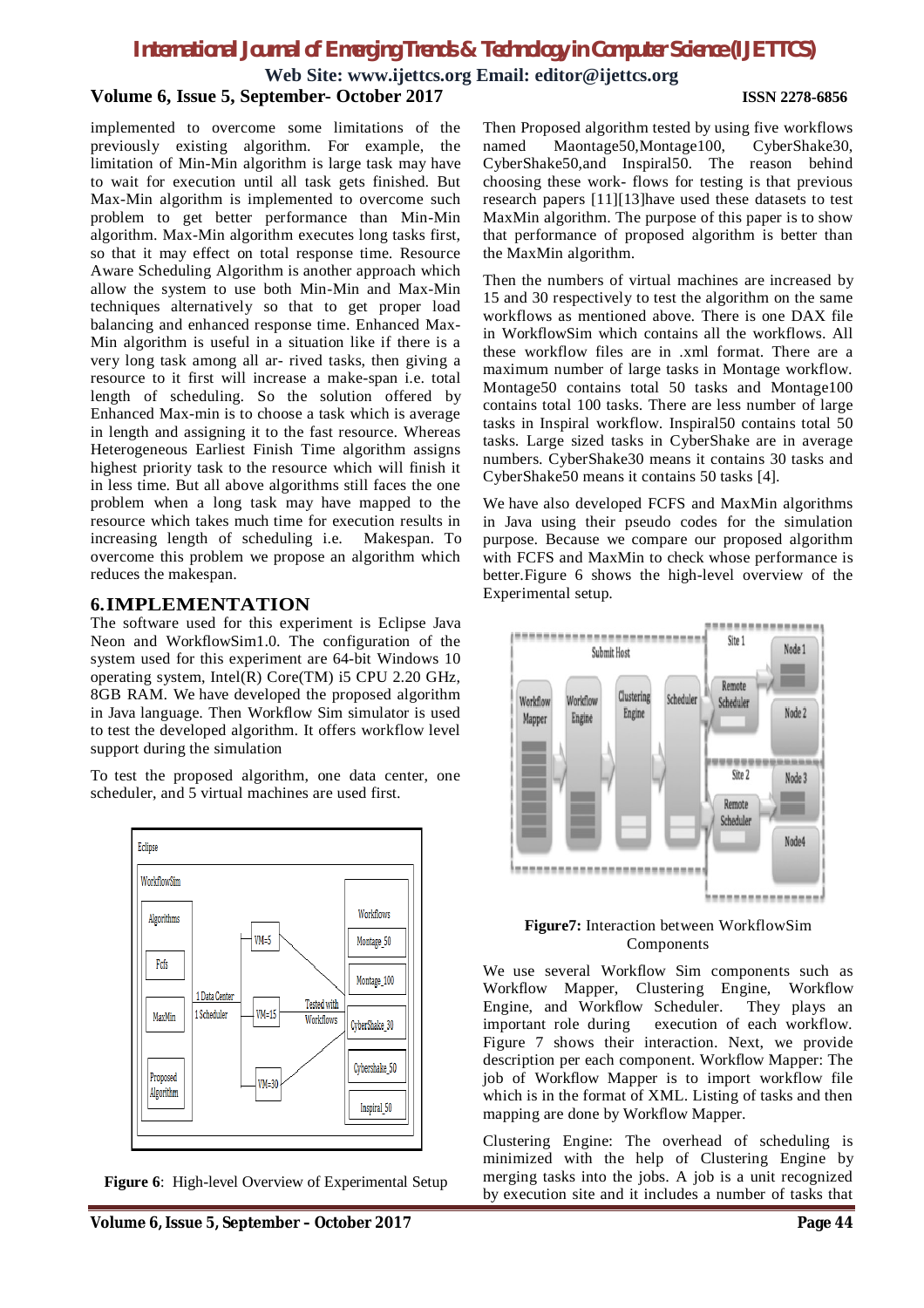**Web Site: www.ijettcs.org Email: editor@ijettcs.org**

### **Volume 6, Issue 5, September- October 2017 ISSN 2278-6856**

are performed in parallel or in the sequence that means horizontal clustering or vertical clustering.

Workflow Engine: Jobs created during clustering are handled and managed by Work- flow Engine. Workflow Engine forward job to the scheduler only if all the previously released jobs have executed well.

Workflow Scheduler: Scheduling of jobs to the worker nodes is done by Workflow Scheduler. Worker node should be ideal for the process of scheduling jobs to it in the remote scheduler.

These components are coordinated with each other by managing their own message queue. That means for every iteration, Clustering Engine review if it needs to forward a job to the scheduler or if Workflow Engine has sent tasks to it. The simulation got over if message queue of all the components is empty [7].

#### **7.EVALUATION**

#### **a.Makespan Evaluation for 5 Virtual Machines:**

**Table 1:** Makespan Comparison of Scheduling Algorithms where VM=5

| $\mu$ mgunumiy where $\mu$ ivi $\rightarrow$ |                   |                   |                   |  |
|----------------------------------------------|-------------------|-------------------|-------------------|--|
| Algorithms                                   | <b>FCFS</b>       | Max-Min           | Proposed          |  |
|                                              | Algorithm         | Algorithm         | Algorithm         |  |
| Workflows                                    | (in milliseconds) | (in milliseconds) | (in milliseconds) |  |
| Montage 50                                   | 302.02            | 235.22            | 220.41            |  |
| Montage_100                                  | 598.16            | 481.49            | 459.64            |  |
| CyberShake<br>30                             | 716.08            | 518.45            | 421.4             |  |
| CyberShake_<br>50                            | 717.92            | 582.52            | 550.16            |  |
| Inspiral 50                                  | 5150.53           | 4377.31           | 4128.34           |  |



**Fig 8:** Makespan Comparison of Scheduling Algorithms where VM=5

#### **b. Makespan Evaluation for 15 Virtual Machines:**

**Table 2:** Makespan Comparison of Scheduling Algorithms where VM=15

| Algorithms       | <b>FCFS</b><br>Algorithm | Max-Min<br>Algorithm | Proposed<br>Algorithm |
|------------------|--------------------------|----------------------|-----------------------|
| Workflows        | (in milliseconds)        | (in milliseconds)    | (in milliseconds)     |
| Montage_50       | 277.90                   | 183.62               | 167.27                |
| Montage_100      | 394.99                   | 315.46               | 263.13                |
| CyberShake<br>30 | 562.50                   | 331.88               | 276.42                |
| CyberShake<br>50 | 627.08                   | 422.56               | 391.88                |
| Inspiral_50      | 3812.37                  | 2829.54              | 2685.83               |



**Fig 9:** Makespan Comparison of Scheduling Algorithms where VM=15

#### **C. Makespan Evaluation for 30 Virtual Machines:**

**Table 3:** Makespan Comparison of Scheduling

|                  | <b>FCFS</b>       | Max-Min           | Proposed          |
|------------------|-------------------|-------------------|-------------------|
| Algorithms       | Algorithm         | Algorithm         | Algorithm         |
| Workflows        | (in milliseconds) | (in milliseconds) | (in milliseconds) |
| Montage_50       | 186.9             | 124.74            | 110.12            |
| Montage 100      | 234.15            | 203.51            | 175.27            |
| CyberShake<br>30 | 425.09            | 276.66            | 257.37            |
| CyberShake<br>50 | 485.17            | 314.35            | 290.29            |
| Inspiral 50      | 3206.05           | 1714.02           | 1679              |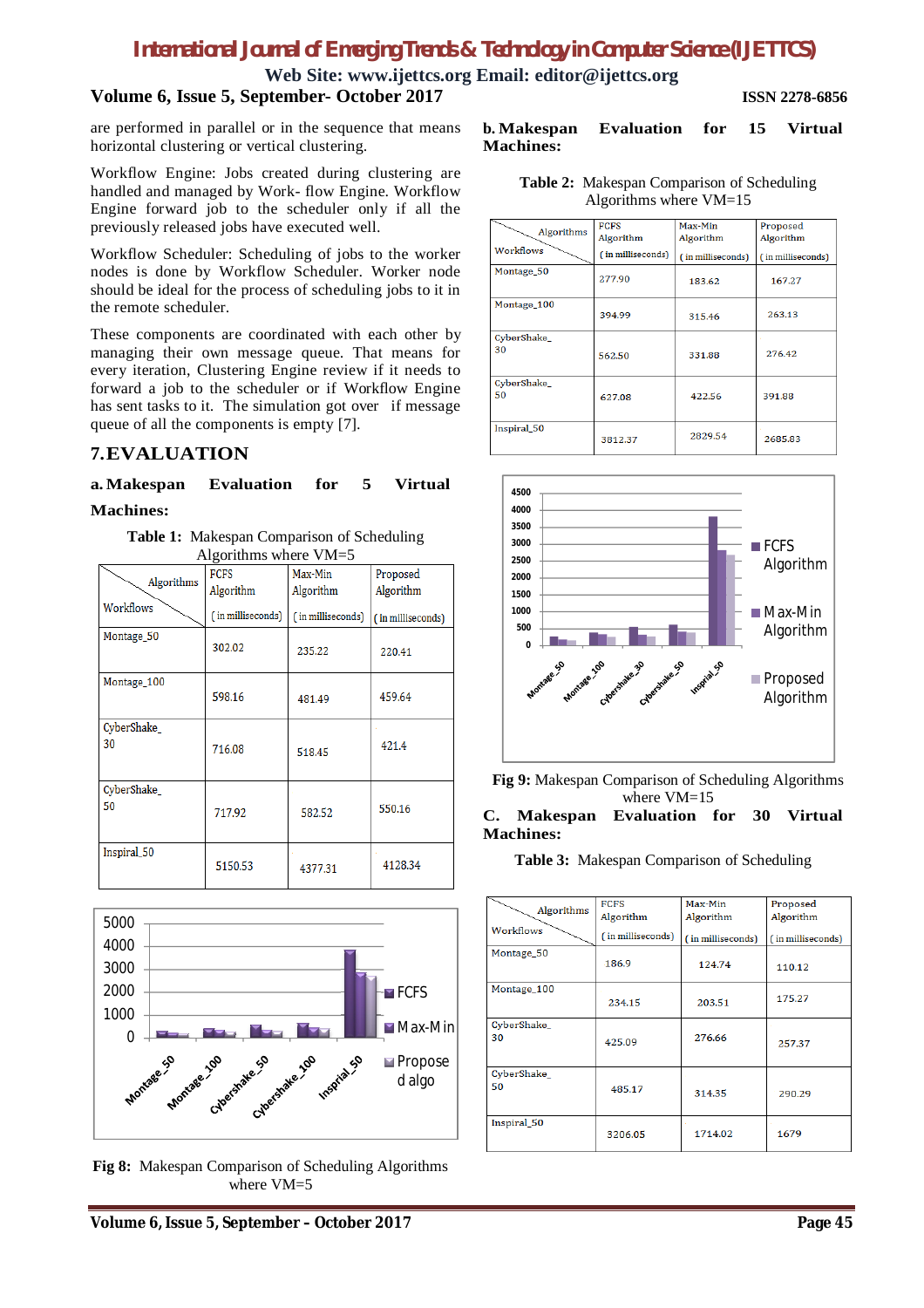**Web Site: www.ijettcs.org Email: editor@ijettcs.org Volume 6, Issue 5, September- October 2017 ISSN 2278-6856**

Algorithms where VM=30



**Fig 10:** Makespan Comparison of Scheduling Algorithms where VM=30

#### **8.DISCUSSION**

Results of above evaluations show that proposed algorithm completes tasks execution with lower makespan and higher performance as compared to scheduling algorithms MaxMin and FCFS. Performance of proposed algorithm is around 8 percentages better than MaxMin algorithm and around 27 percentages better than FCFS for 5 virtual machines. Performance of proposed algorithm is around 10 percentages better than MaxMin algorithm and around 38 percentages better than FCFS for 15 virtual machines. Performance of proposed algorithm is around 10 percentage better than MaxMin algorithm and around 39 percentage better than FCFS for 30 virtual machines. Results shows that proposed algorithm behaves better in terms of makespan after testing it with Montage50, Montage100, CyberShake30, Cybershake50 and Inspiral50 workflows. As we increased a number of virtual machines which are used for simulation, still the total length of scheduling for the proposed algorithm is less than the MaxMin and FCFS.

### **9.CONCLUSION AND FUTUREWORK**

#### **9.1 CONCLUSION**

This research work presents new task scheduling algorithm based on resource partitioning to minimize the total length of scheduling and proper resource utilization. This algorithm is implemented using WorkflowSim simulation tool. Large task is assigned to the fastest resource in case of MaxMin algorithm. There is a limitation of MaxMin which is sometimes large task is mapped to the slow resource. This increases the total length of scheduling. But in proposed algorithm possibility of scheduling long length tasks to the slow resource is reduced. Solution used in this paper is division of resources into two groups according to MIPS speed. If the fastest available resource is from the second group which is the group of fast resources, then the largest task is scheduled to it. If the fastest available resource is from the first group which is the group of slow resources, then the average length task is mapped to it.Results shows that proposed algorithm done efficient resource utilization and has better makespan than existing scheduling algorithms MaxMin and FCFS.

Overall result shows that the proposed algorithm performs better than MaxMin algorithm when it comes to makespan. Proposed algorithm improves the performance of scheduling by 10 percentages as compared to MaxMin. Makespan of proposed algorithm for all workflows such as Montage50, Montage100, CyberShake30, CyberShake50, and Inspiral50 is less than makespan of MaxMin.

#### **9.2. Future Scope**

The proposed approach helps us to give the better result with respect to FCFS, MaxMin and MinMin workflow scheduling algorithm to minimize the cost and time of execution while meeting the deadline and budget constraints specified by the user. In future we can develop a new algorithm that minimizes the execution cost and execution time and give better results than proposed algorithm. Changes can be made in some parameters of the proposed algorithm.

#### **REFERENCES**

- [1] Babu, K. D. and Kumar, D. G. (2012). Allocation strategies of virtual resources in cloud computing networks, Journal of Engineering Research and Applications 201: 51–55.
- [2] Bhoi, U. and Ramanuj, P. N. (2013). Enhanced maxmin task scheduling algorithm in cloud computing, International Journal of Application or Innovation in Engineering and Management 2(4): 259–64.
- [3] Bittencourt, L. F., Sakellariou, R. and Madeira, E. R. (2010). Dag scheduling using a look ahead variant of the heterogeneous earliest finish time algorithm, 2010 18th Euromicro Conference on and Network-based Processing,IEEE, pp.27–34.
- [4] Brar, S. S. and Rao, S. (2015). Optimizing workflow scheduling using max-min algorithm in cloud environment, International Journal of Computer Applications 124(4).
- [5] A. and Buyya, R. (2011). Cloudsim: a tool kit for modeling and simulation of cloud computing environments and evaluation of resource provisioning algorithms, Software: Practice and Experience 41(1):23–50.
- [6] Cao, Q., Wei, Z.-B. and Gong, W.-M. (2009). An optimized algorithm for task scheduling based on activity based costing in cloud computing, 2009 3rd International Conference on Bioinformatics and Biomedical Engineering, IEEE, pp. 1–3.
- [7] Chen, W. and Deelman, E. (2012). Workflow sim: A toolkit for simulating scientific work- flows in distributed environments, E-Science (e-Science), 2012 IEEE 8thInternational Conference on, IEEE, pp.1–8.
- [8] Elzeki, O., Reshad, M. and Elsoud, M. (2012). Improved max-min algorithm in cloud computing, International Journal of Computer Applications 50(12).